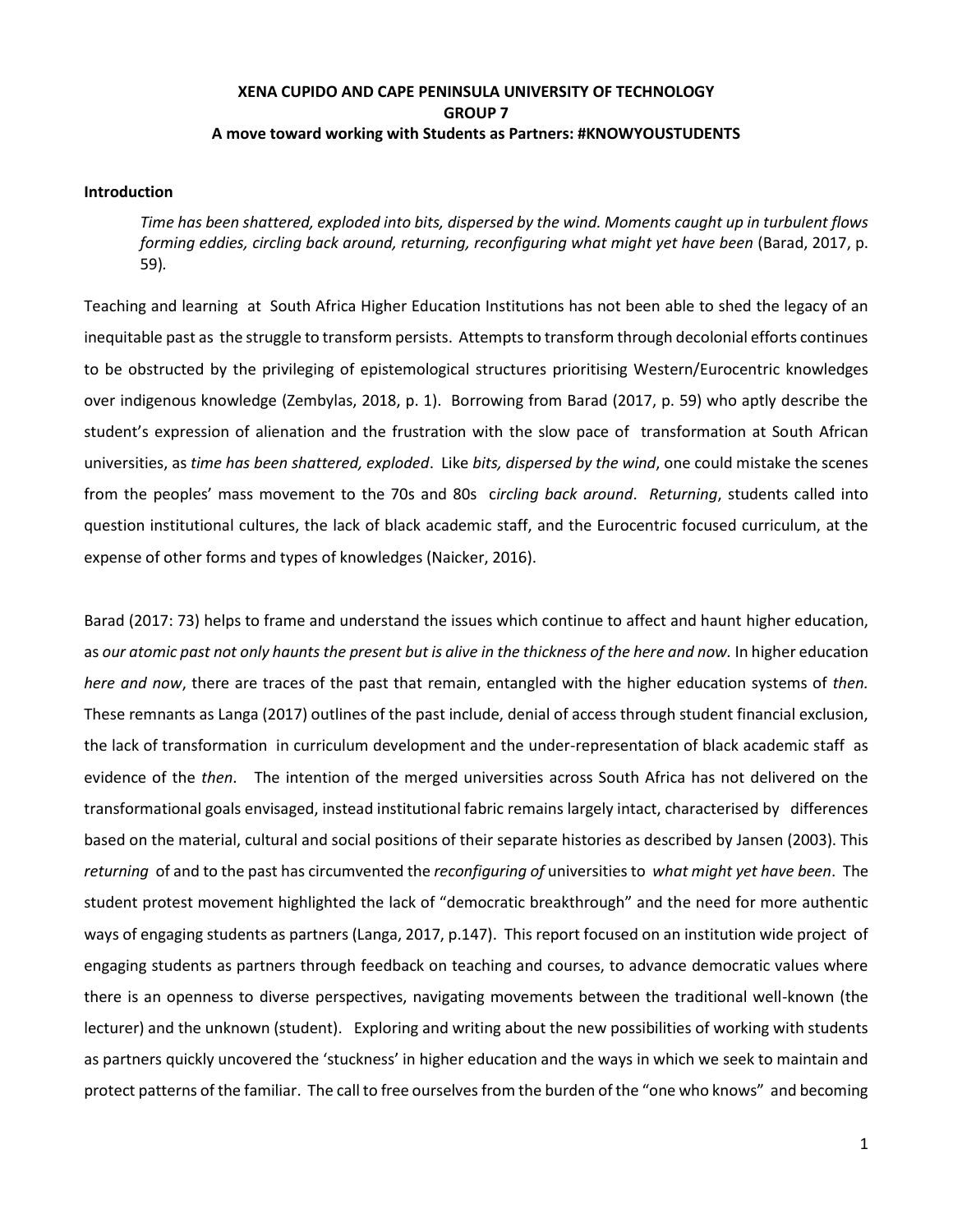unstuck was made by students during the #Feesmustfall protests. This demonstrated the need to question and rethink "education as the practice of freedom and education that merely strives to reinforce domination" (hooks, 1994, p.4). "Epistemic racism" is how Mackinlay (2016) describes this form of knowledge eradication. With this she invites us to question " what it is we are against, what it is that we are for and what, how are we working toward. " To address this challenge*,* Waghid and Hibbert (2018, p. 61) argue for a paradigm shift, to include indigenous knowledge through the introduction of a participatory pedagogy which works alongside other "perspectives, texts and ideas." This would include finding ways of working with students, to harness their own sense of agency through the process.

#### **Students as Partners: A Conceptual Model**

Student feedback framed within the new materialist pedagogies opens the possibility to engage across intersections by raising questions that disassemble hierarchies of power that dominate the way we know, think and act. Teaching with new feminist materialisms is grounded in a relational ontology. Barad's (2007, p. 396) described the intra-active material process as:

"Taking account of the entangled phenomena that are intrinsic to world's vitality and being responsive to the possibilities that might help us flourish. Meeting each moment, being alive to the possibilities of becoming, is an ethical call, an invitation that is written into the very matter of all being and becoming"

The work of Barad (2007) in conjunction with the edited series by Hinton and Treusch (2015) provides new insights into teaching with new feminist materialism when working with students as partners. Understanding and viewing student feedback through the lens of new feminist materialism, questions the fundamental assumptions we hold about the traditional/conventional roles assigned to lecturers and students, calling into question the hierarchical structure deeply embedded in our practice (Hinton & Treusch, 2015). Hinton and Treusch (2015) describe the "materiality of the body as a political substance, a marker of difference through which power relations take effect" (p.2). These power relations can be seen in the intersectionality of race, gender, class, religion, language and sexual orientation, time, place and space (Bozalek et al., 2018) at play in higher education, which disadvantages those previously marginalised still, while privileging a few. Adopting a new feminist materialist approach to student feedback disrupted the notions of hierarchy deeply embedded in our educational system and our classroom practice, between lecturers and students, to move towards co-created knowledge and learn from each other. Bovill (2013), refers to Fraser and Bosanquet (2006, p. 272) who identify this as:

"a dynamic, emergent and collaborative process of learning for both student and teacher... and a view of the 'teacher and student acting as co-constructors of knowledge" (Fraser & Bosanquet, 2006, p. 275).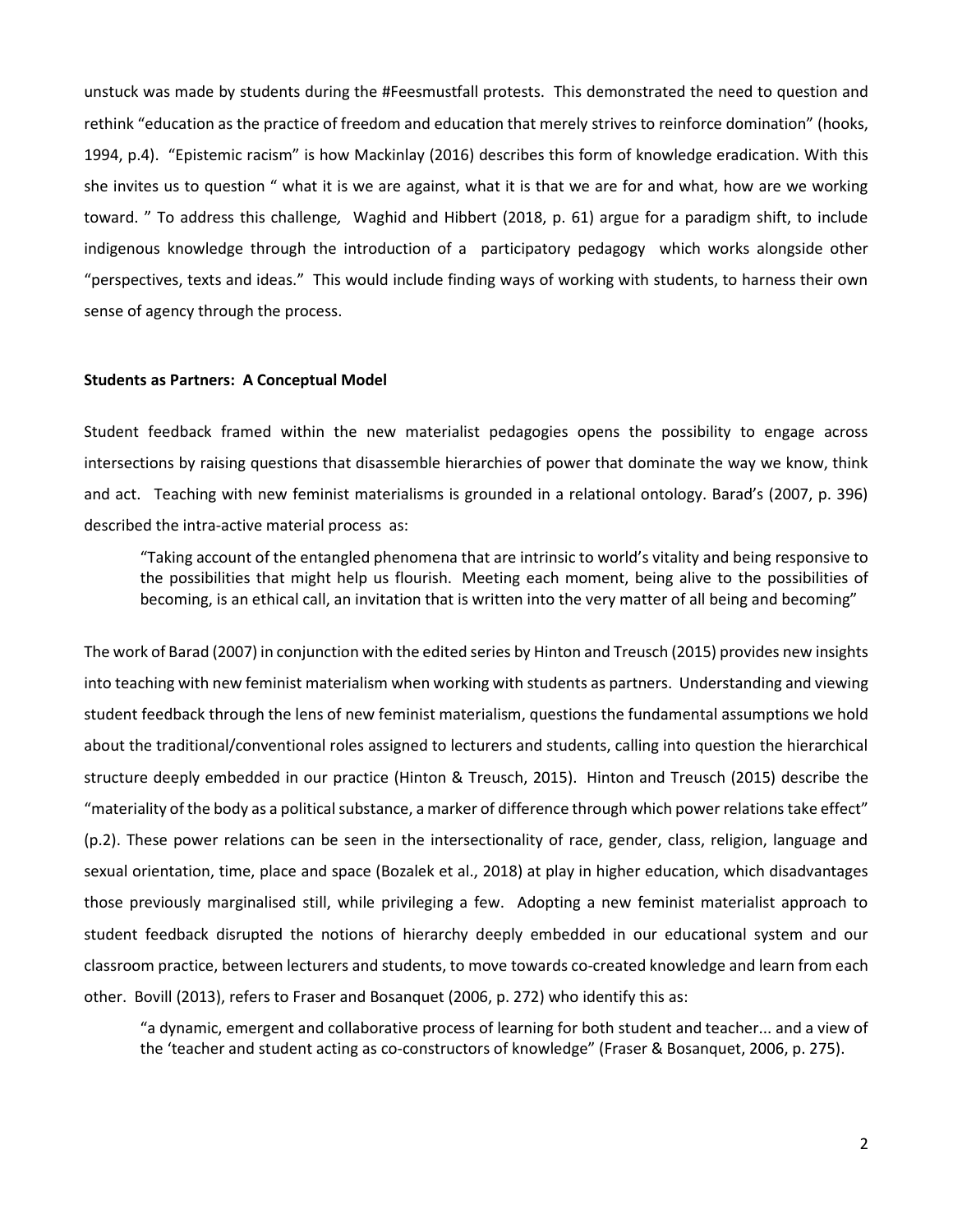This implies that there is a measure of collaboration which takes place between the academic staff member and the student in which learning is reciprocal.Current student engagement approaches focused mainly on what students, staff and the university needs to do, in contrast SaP is inherently process-orientated rather than outcomes-driven. Working with SaP offers possibilities for thinking and acting differently, and for effecting a fundamental transformation in higher education (Healey, Flint, & Harrington, 2014), which we so desperately need to achieve in the South African context.

### **Student as Partners: Reflecting on the Process**

At the start of this project I intended to find ways of addressing the contradiction between institutional intent as embedded in the university vision and the student experience through the introduction of student feedback on teaching and courses. I needed to remain cognisant of the potential of traditional student feedback of not returning as a haunting of the *then.* It was important for the purpose this project to consider new ways of engaging academic staff and students. Interestingly, Belluigi (2013) noted that the approach to student feedback and the level of student engagement could often be linked to a lecturer's teaching philosophy and worldview. A workshop was hosted to reflect on student feedback on teaching and courses. Participants in attendance included academic staff (6), students(2) and academic developers(4). The purpose of the workshop was to reflect on the gains and pains of student feedback and to find collective solutions to the possible challenges which emerged. Data was collected through a focus group discussion. I relied on Matthew's (2016) interpretive framing of drawing on constructs to analyse the data of the focus group discussion as theory in relation to practice because scholarship on engaging SaP in teaching and learning is always about practice. For the purpose of this report the following constructs were included in the discussion:



# *Figure 1 Student Feedback Constructs*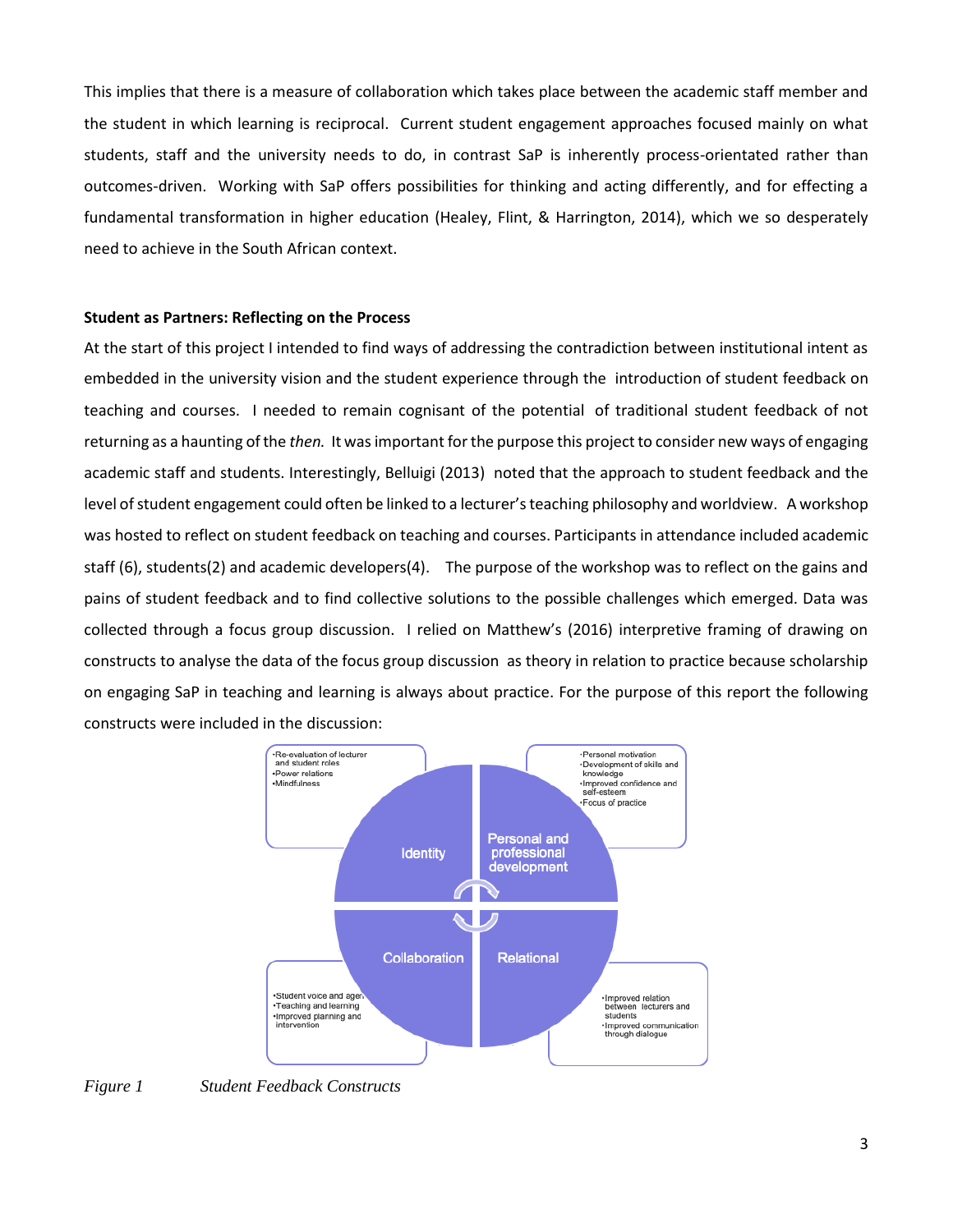Engaging collaboratively presented gains and pains for academic staff and students. Working in partnership assisted in the re-evaluating the **identity** of staff and students. The unique identity of students and academic staff was brought in teaching and learning with students making a significant contribution to the process. Lecturers indicated that they became more mindful of the students and their needs through student feedback. Healey et. al (2014) suggests that student feedback encounter is a starting point for lecturers and students to work together towards new ways of understanding, acting and being. **Personal and professional development** through student feedback had a significant impact on learning and teaching development and motivation of students and staff. For both lecturers and students the opportunity of learning to learn helped in the development of personal and professional skills, learning and teaching, and employability skills and other attributes necessary to work in collaboration. Working in partnership **enhanced** student engagement through the inclusion voice. Rather than only rely on the lecturer's thinking the process created more opportunity and space for multiple voices and agents. When lecturers and students it open spaces for collective decision making in teaching and learning and possibly for the creation of intervention to support student and lecturer success. There can be no doubt that there is an improvement is the **relational** aspects of working in partnership by shaping the power relationships between students and staff.

#### **Conclusion**

As student feedback on teaching and courses gain momentum, exploring new pathways of creating partnerships with students opens opportunities to critically engage with assumptions and structures in higher education which impact practices. The possibilities of working with students as partners holds promise for creating a new culture within teaching and learning and the broader university. A culture in which a multiplicity of voices are appreciated in the becoming of lecturers and students.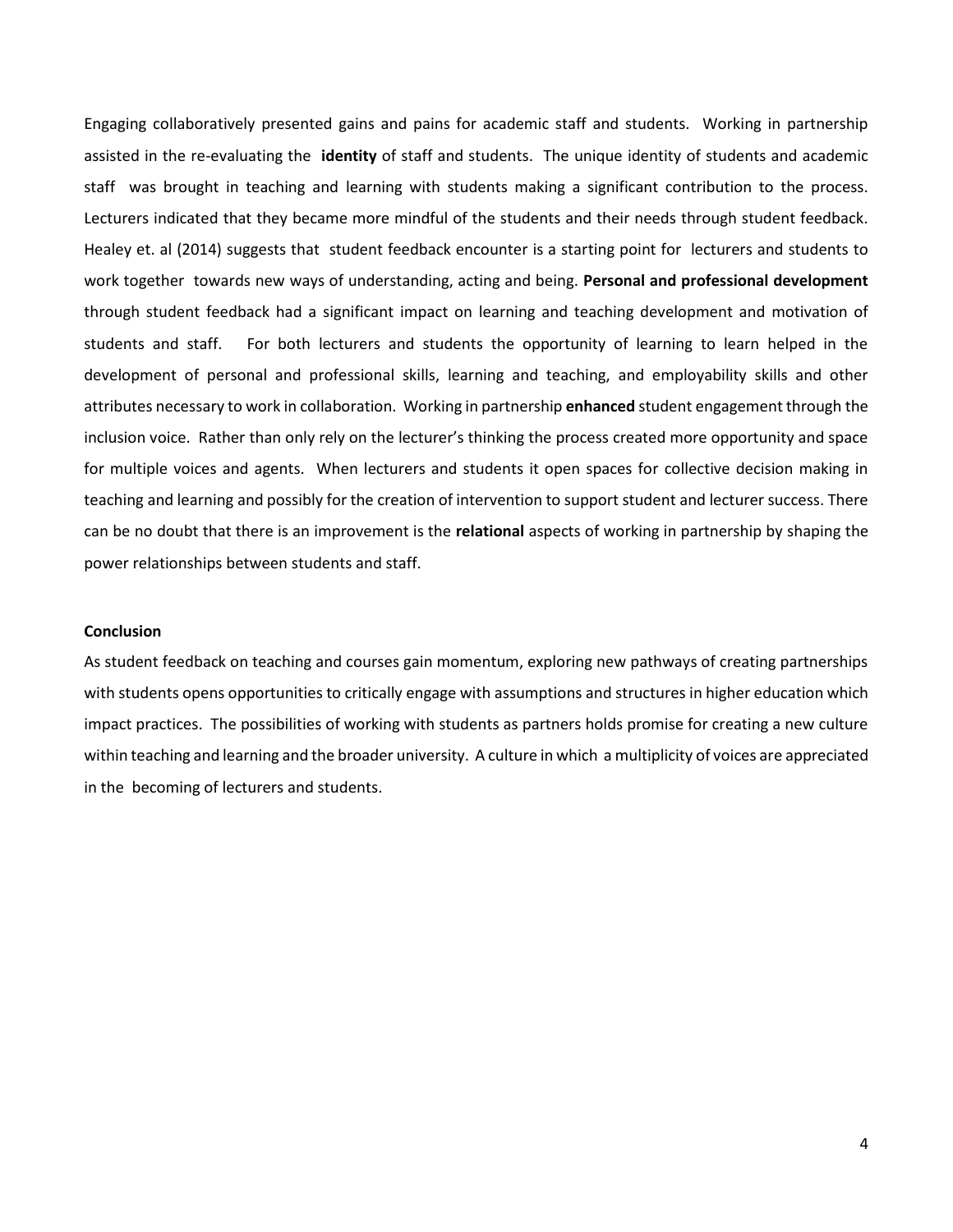### **References**

Barad, K. (2007). Meeting the Universe Halfway: Quantum Physics and the Entanglement of Matter and Meaning. Durham: Duke University Press.

Barad, K., (2017). Troubling time/s and ecologies of nothingness: re-turning, re-membering, and facing the incalculable. *New Formations*, *92*(92), pp.56-86.

Belluigi, D. Z. (2013). Playing broken telephone with student feedback: the possibilities and issues of transformation within a South African case of a collegial rationality model of evaluation. In Enhancing Learning and Teaching Through Student Feedback in Social Sciences (p. 1-27).

Bovill, C. (2013). Students and staff co-creating curricula: An example of good practice in higher education. *The student engagement handbook: Practice in higher education*, 461-475.

Bozalek, V. Bayat, A. Gachago, D.Motala, S & Mitchell, V. ( 2018). A Pedagogy of Response-ability. In Socially Just Pedagogies (p.97-112)

Fraser, S.P. & Bosanquet, A.M., 2006. The curriculum? That's just a unit outline, isn't it?. *Studies in higher education*, *31*(03), pp.269-2

Healey, M., Flint, A., & Harrington, K. (2014). Students as partners in learning and teaching in higher education. York: Higher Education Academy

Hinton, P., & Treusch, P. (eds.) (2015). Introduction: Teaching with feminist materialisms. Teaching with feminist materialisms. P. Hinton and P. Treusch, At Gender.

Jansen, J.D. (2003) 'How mergers shape the institutional curriculum' in Education as Change, 7(2), pp. 3-19

Langa. M., Ndelu, S., Edwin, Y., Vilakazi, M., (2017). #Hashtag: An Analysis of the #FeesMustFall Movement at South African Universities. African Portal.

Lather, P. (2009). Getting Lost. Frontiers: A Journal of Women Studies, 30(1), 222–230. https://doiorg.libproxy.cput.ac.za/10.1353/fro.0.0032

Mackinlay, E., (2016). Teacning and Learning Like a Feminist.: Storying our experiences in Higher Education. Sense Publishers. The Netherlands. 84.

Matthews, K. E. (2016). Students as partners as the future of student engagement. *Student Engagement in Higher Education Journal*, *1*(1) 1-5. Retrieved from<https://journals.gre.ac.uk/index.php/raise>

Naicker, C. (2016). From Marikana to #feesmustfall: The Praxis of Popular Politics in South Africa. *Urbanisation*, *1*(1), 53–61. <https://doi.org/10.1177/2455747116640434>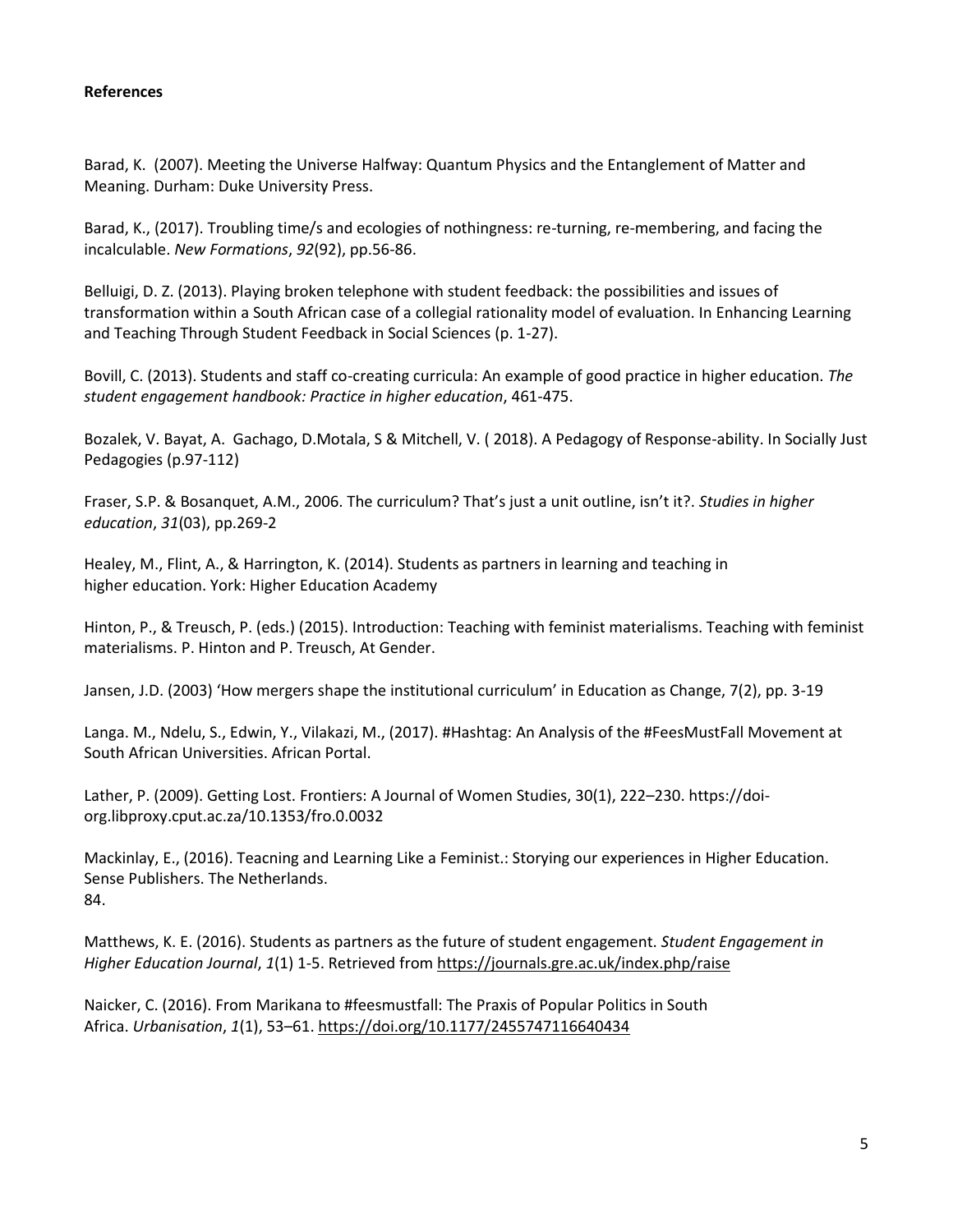Waghid, Z., & Hibbert, L. (2018). Advancing border thinking through defamiliarisation in uncovering the darker side of coloniality and modernity in South African higher education. *South African Journal of Higher Education*, *32*(4), 263-283.

Westman, S. & Bergmark, U. (2018).: Re-considering the ontoepistemology of student engagement in higher education, *Educational Philosophy and Theory*, DOI: 10.1080/00131857.2018.1454309

Zembylas, M. (2018). Decolonial possibilities in South African higher education: Reconfiguring humanising pedagogies as/with decolonising pedagogies. *South African Journal of Education*, *38*(4).